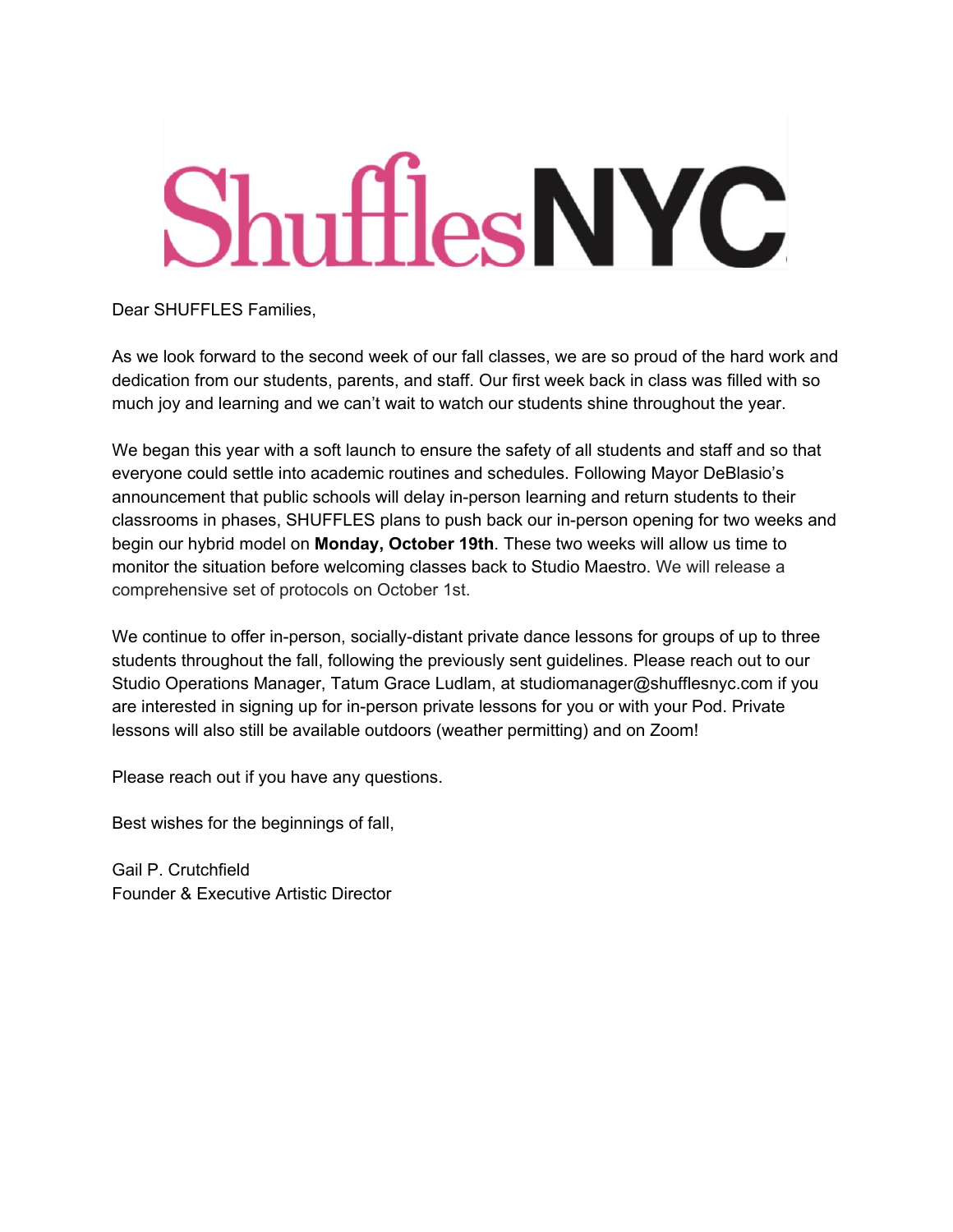# **Shuffles NYC**

### *2020-2021 Fall Semester Update: 7/15/2020*

Dear SHUFFLES Families,

We are looking forward to the Fall 2020 semester at SHUFFLES, and we want to provide an update on our operating procedures to ensure the health and safety of our students and faculty. We will be following the most up to date recommended CDC, New York State and New York City guidelines.

As we develop our plans it is important to note guidelines will continue to evolve at SHUFFLES and Studio Maestro. Our mission statement... *to strive for professionalism balanced with large amounts of fun! SHUFFLES students should leave every day, and every year with joy and confidence*… will be upheld, while keeping everyone safe and healthy!

#### **Below is a list of likely protocols we can anticipate in the Fall:**

-While in class and on the premises at Studio Maestro, everyone is required to wear a mask.

-The studio facilities will be cleaned nightly and deep-cleaned/sanitized weekly, and will have new state recommended HEPA air filtration systems installed on the premises. There will be allotted extra time between classes for wiping down high-touch surfaces.

-There will be stations in the lobby and in each studio with wipes and hand sanitizer. Students will be expected to sanitize their hands when they enter and exit the studio. We will no longer be handing out candy after class.

-Before entering the building, everyone will have their temperature taken. If you feel sick, please stay home. Please arrive 10 minutes before the start of your class to complete your health check and to ensure classes can still begin on time.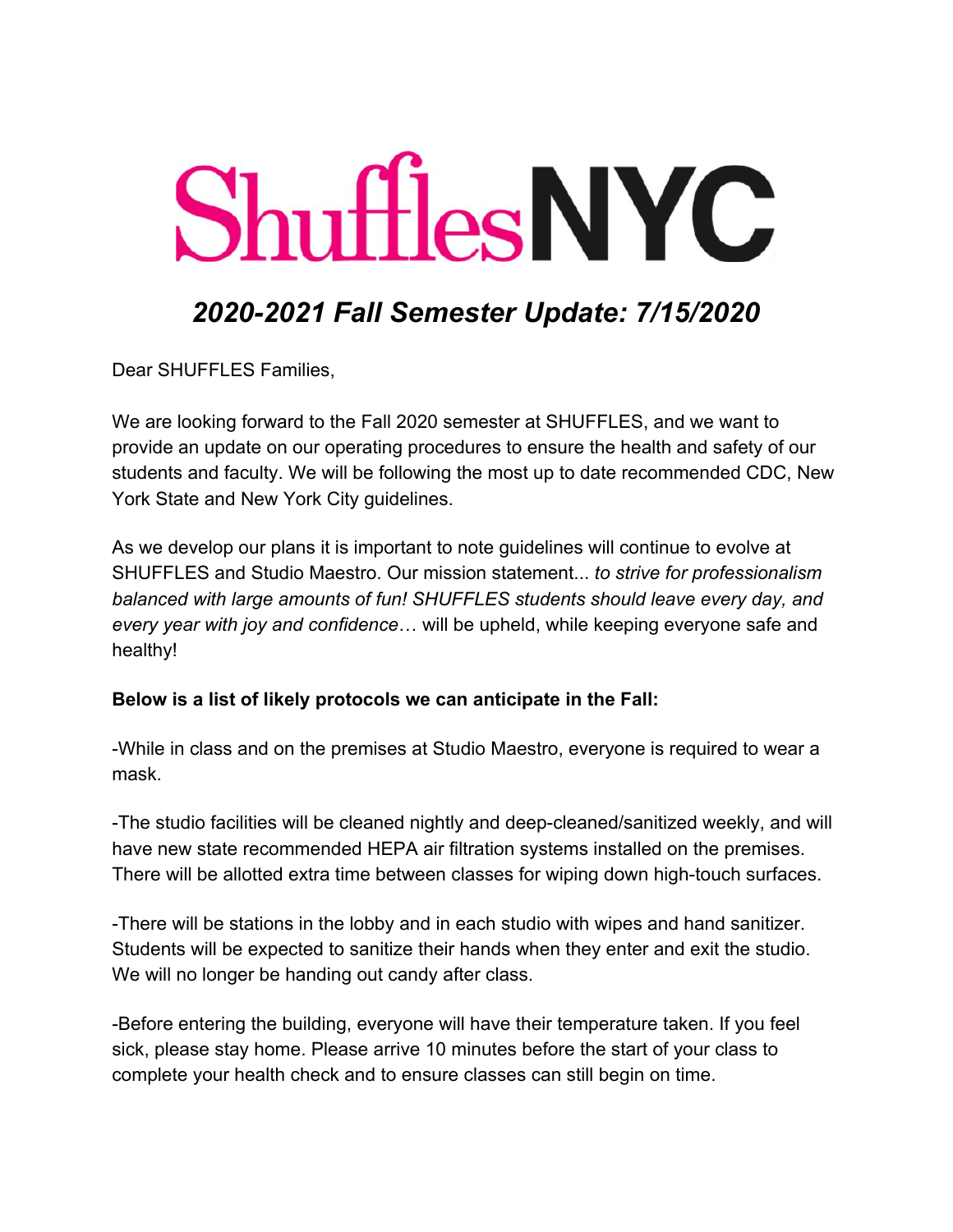-The lobby will not be open to the public. Parents can drop off and pick up students at the 68th Street door. Younger students will be escorted by SHUFFLES staff to meet their caregiver.

-Start times for classes will be staggered to avoid congestion in the lobby and during check-in.

-Dressing rooms will not be open; please arrive for your SHUFFLES classes already dressed in uniform. Bathrooms will be open to one person at a time.

-Capacity in each studio will be restricted to avoid crowding and specific dancing locations will be marked on the floor to adhere to social distancing guidelines. If your class size exceeds the new recommended physical capacity guidelines, you may be asked to rotate weekly between the studio and the online class format. More information will follow as we approach the beginning of the semester.

- We continue to monitor the situation on current best practices for in-person singing. MP3 recordings for Musical Theater classes will be distributed for vocalizing and at-home practicing. Musical Theater classes in the Fall will have an emphasis on acting skills, scene work, and theater dance choreography.

#### -**All classes will be offered both in the studio and online.**

-Private voice lessons will remain online. Private dance lessons may be scheduled in the studio or online.

At any point, we may need to switch to a fully online schedule.

We look forward to seeing our SHUFFLES community soon! We would appreciate you taking the time to complete a brief survey based on the information above.

**Fill out the Enrollment Check-in Survey** 

Please let us know if you have any questions.

Sincerely, Gail P. Crutchfield Founder and Executive Artistic Director